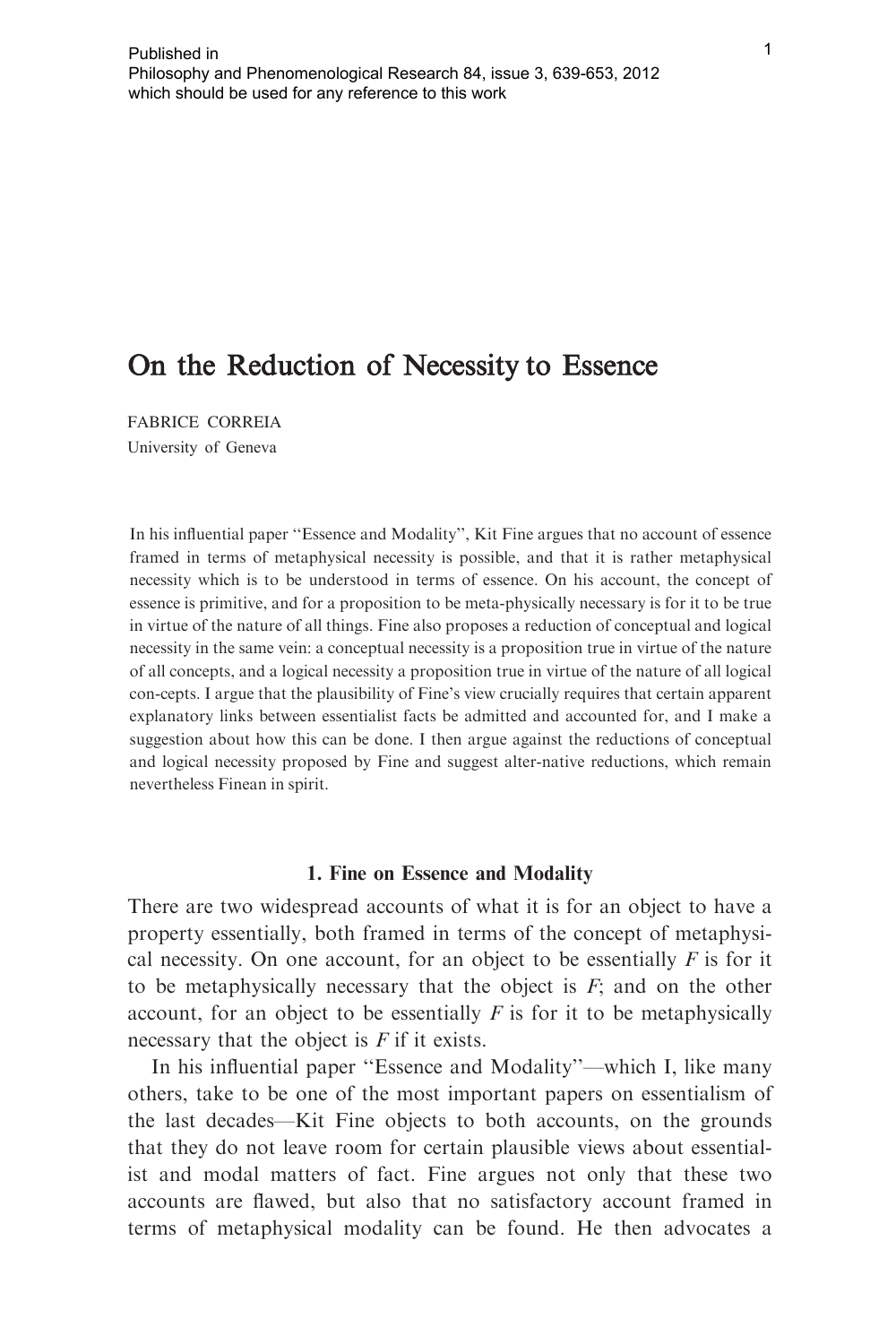reverse picture of the connection between essence and modality, according to which it is metaphysical necessity which reduces to essence rather than the other way around. According to Fine, each object or plurality of objects gives rise to its own collection of metaphysically necessary truths, the propositions which are true in virtue of the nature of this or these objects—different objects or pluralities thereof typically giving rise to different collections of such truths. On Fine's reductive account, for a proposition to be metaphysically necessary is for it to be true in virtue of the nature of all objects  $(p, 9)$ .<sup>1</sup>

Fine's ontology comprises *concepts—logical* concepts like, say, the concept of conjunction, as well as non-logical concepts like, say, the concept of bachelorhood. This allows him to propose a reduction of conceptual and logical necessity<sup>2</sup> also framed in terms of essence: to be conceptually necessary is to be true in virtue of the nature of all concepts, and to be logically necessary is to be true in virtue of the nature of all logical concepts (pp.9–10).

Fine conceives of the notion of essence at work in the reductions to be subject to the following principle of monotonicity: if a proposition is true in virtue of the nature of some object or objects, then it is true in virtue of the nature of any plurality of objects which comprises this object or these objects. Given the Finean reductions, an immediate consequence is that logical necessity is at least as strong as conceptual necessity, which in turn is at least as strong as metaphysical necessity—i.e. whatever is logically necessary is conceptually necessary, and whatever is conceptually necessary is metaphysically necessary. This, I take it, is just as it should be.<sup>3</sup>

The resulting picture is particularly attractive: three important modal notions are analyzed in terms of a single notion, and the analyses predict the correct order of relative strength between these notions. But how are we to understand the relevant notion of essence? Fine advocates a broadly Aristotelian conception of essence as a form of definition, which he describes thus:

<sup>&</sup>lt;sup>1</sup> Unless explicitly mentioned, all page numbers make reference to "Essence and Modality''.

<sup>&</sup>lt;sup>2</sup> Throughout this paper, 'conceptual necessity' and 'logical necessity' will be understood in such a way that contingent a priori propositions, if such there be, count as neither conceptually nor logically necessary.

 $3$  Say that a type of necessity is *stronger* than another one iff the former is at least as strong as the latter, but not vice versa. Although this is not absolutely uncontroversial, most plausibly logical necessity is stronger than conceptual necessity (because propositions like, say, the proposition that no bachelor is married, are conceptually, but not logically, necessary), which in turn is stronger than metaphysical necessity (because propositions like, say, the proposition that Socrates is human if he exists are metaphysically, but not conceptually, necessary).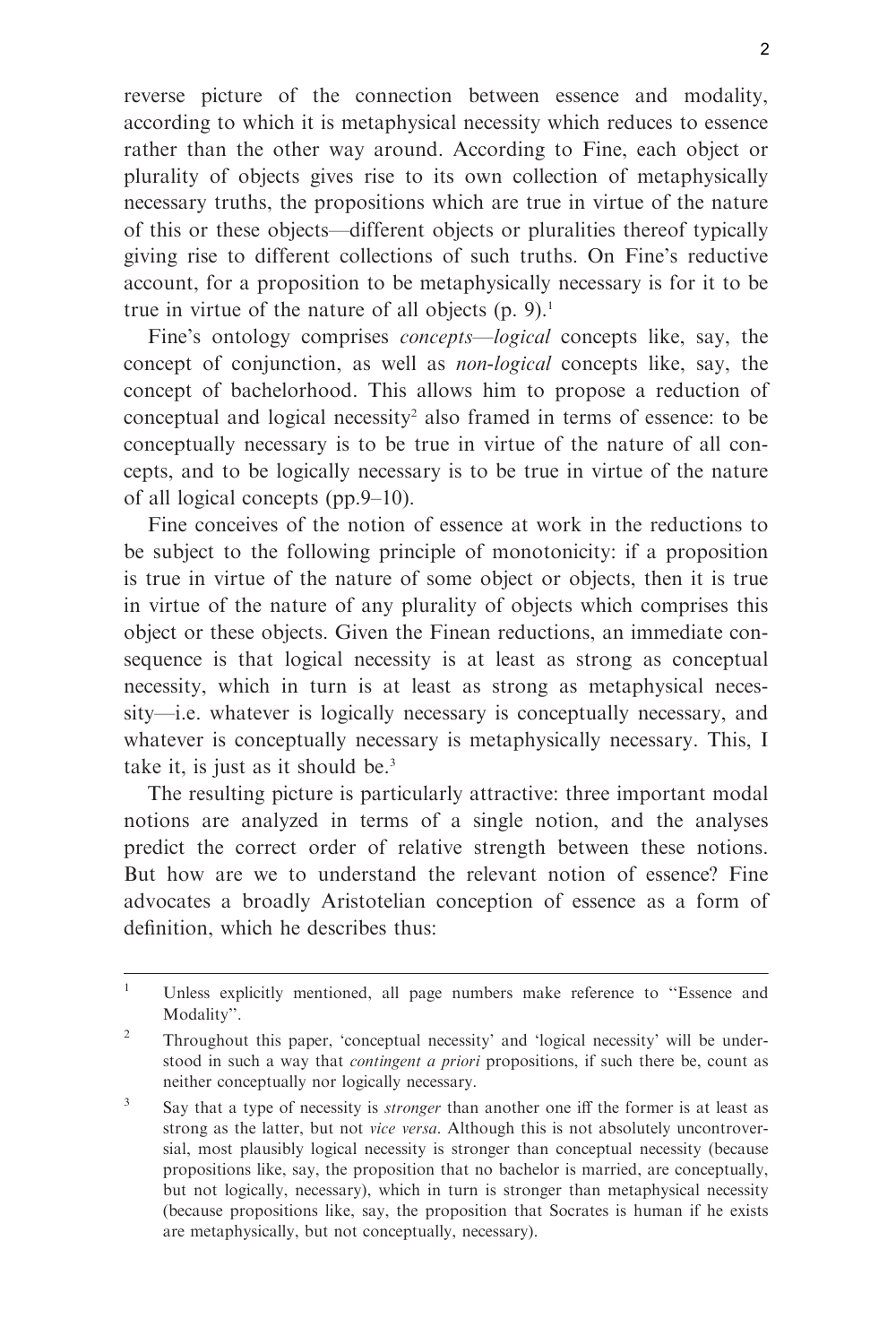[...] essence [h]as been conceived on the model of definition. It has been supposed that the notion of definition has application to both words and objects—that just as we may define a word, or say what it means, so we may define an object, or say what it is. The concept of essence has then [been] taken to reside in the ''real'' or objectual cases of definition, as opposed to the ''nominal'' or verbal cases (p.2).

Yet he does not take that conception to be a reductive one:

[...] the traditional assimilation of essence to definition is better suited to the task of explaining what essence is. It may not provide us with an analysis of the concept, but it does provide us with a good model of how the concept works (p.3).

For Fine, the concept of essence cannot be understood in fundamentally different terms.

## 2. A Task: Accounting for Derivative Essentiality

Many will reject the idea of objectual definition as crazy, and many will hold that the notion of essence is too obscure to be taken as a primitive. I am on neither side. Be it as it may, it is an assumption of this paper that Fine's view of essence as primitive and to be conceived on the model of definition is viable. Yet the Finean view about essence and its relationships with modality needs to be somewhat further elaborated in order to have any chance of being convincing. My main aim in what follows is to supplement the Finean story in an appropriate way. My goal is thus to complete, from a Finean perspective, the Finean view at a point where I see what I take to be a lacuna.<sup>4</sup>

The lacuna concerns certain facts about ''collective essences'' I take the Finean to be committed to. Fine's reductions are framed in terms of the predicate '... is true in virtue of the nature of  $\rightarrow$ ', which takes an expression designating a proposition and an expression designating one object (e.g. 'Socrates', 'the number 2', 'the concept of material

 $\frac{4}{1}$  I should perhaps emphasize that it is not my aim to *defend* a Finean conception of essence and modality. I actually believe that there are plausible replies to Fine's objections to the modal accounts of essence, and also, pace Fine, that cases can be made for views to the effect that the concept of essence can be understood in other terms, in particular for views according to which essence reduces to modality. (See e.g. Gorman 2005, Zalta 2006 and Correia 2007 for some recent anti-Finean positions.) In my opinion, though, a proper assessment of the relative merits of the various views in the area requires further clarificatory work. The present paper is to be seen as a work of that type on the Finean position.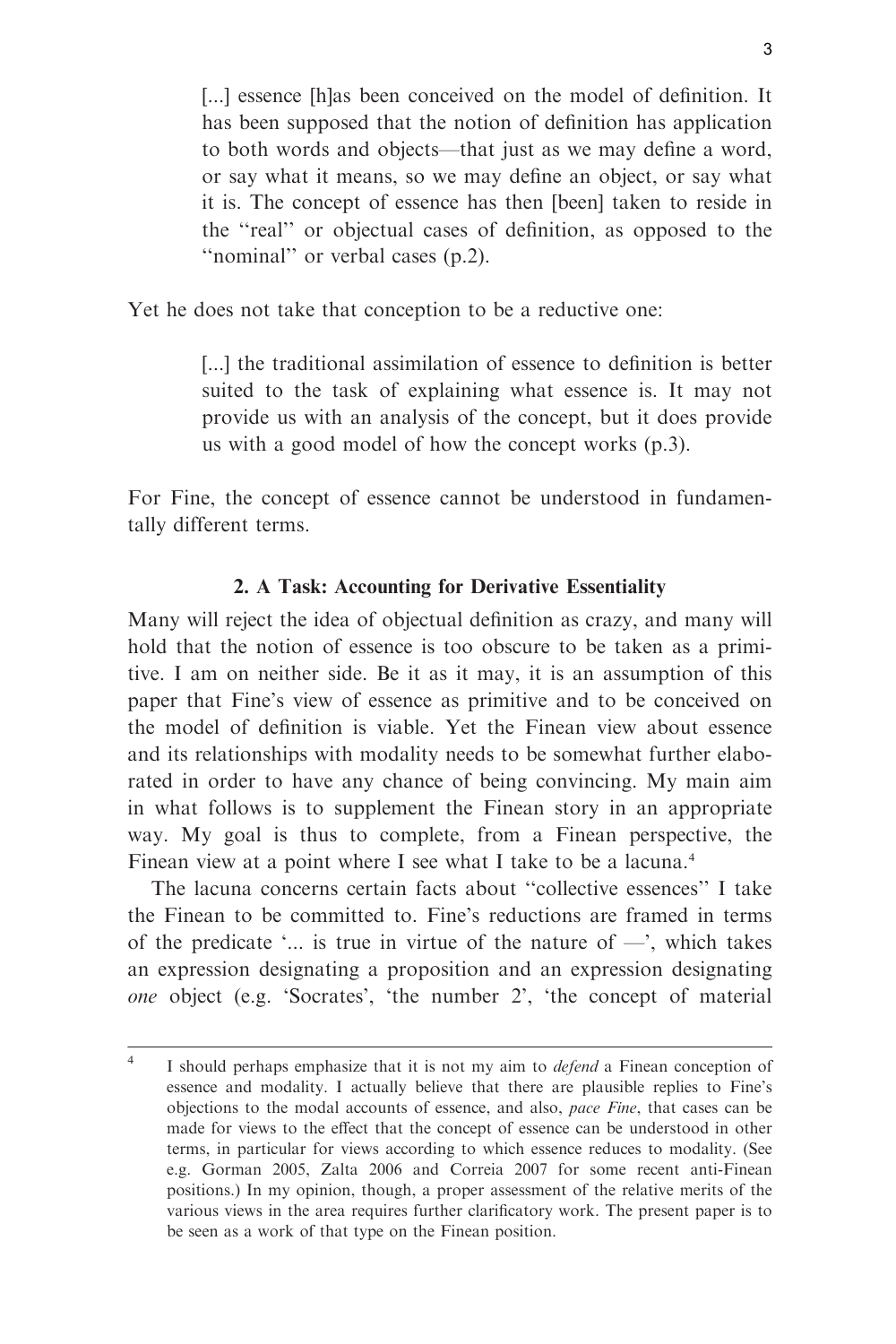implication') or several objects (e.g. 'Socrates and Plato', 'the natural numbers', 'the concept of material implication and the concept of bachelorhood'), in that order, to make a sentence.<sup>5</sup> Now one important thing to notice is that the Finean is committed to the view that some correct collective essentialist attributions are irreducibly collective, i.e. to the view that some statements of type  $\alpha$  is true in virtue of the nature of X', where 'X' is a plural term, are true, without there being a true statement of type ' $\alpha$  is true in virtue of the nature of x', where 'x' is a singular term.<sup>6</sup>

For take e.g. the following two propositions:

- $(1)$  < Socrates is distinct from the Eiffel Tower if both exist >
- $(2)$  <(Socrates is human if he exists) and (the Eiffel Tower is a non-living, concrete thing if it exists)  $>$

and assume that both are metaphysically necessary (many other examples of propositions involving several objects, in particular many logically complex propositions, could be invoked). By the Finean reduction, there should be one object, or several objects, which is, or are, an essentialist source of the truth of (1)—and similarly for (2). Which object or objects could that be? Consider (1) first. It is most natural to reject the view that (1) is true in virtue of the nature of Socrates, on the grounds that, as Fine puts it, ''there is nothing in [Socrates'] nature which connects him in any special way to [the Eiffel Tower]'' (p. 5). The view that the proposition is true in virtue of the nature of the tower is also most naturally rejected, for a symmetrical reason. And it is hard to see which other object could do the job. The natural thing to say is that the proposition is true in virtue of the nature of Socrates and the Eiffel Tower (and perhaps the concept of distinctness) taken together. The very same kind of considerations applies to proposition (2), and we are naturally led to the view that (2) is true in virtue of the

<sup>&</sup>lt;sup>5</sup> Fine 1995a (and also Fine 2000) suggests another grammar for essentialist statements of the sort under consideration: there they are formulated by means of the operator 'it is true in virtue of the nature of  $\ldots$  that  $\ldots$ ', which takes a predicate (picking out the subjects of essentialist attribution) and a sentence to make a sentence. Here I prefer to assume that the essentialist predicate provides the ''canonical'' way of making essentialist statements, and likewise that the various sorts of necessities which will occupy us are canonically expressed by predicates on propositions rather than by the standard sentential operators. This is just for reasons of convenience, however, and nothing serious will hinge on that choice.

<sup>6</sup> Granted the definitional approach to essence, irreducibly collective essentialist truths constitute, to use Fine's words, ''the objectual counterpart of simultaneous definition'' (Fine 1995a, p.242).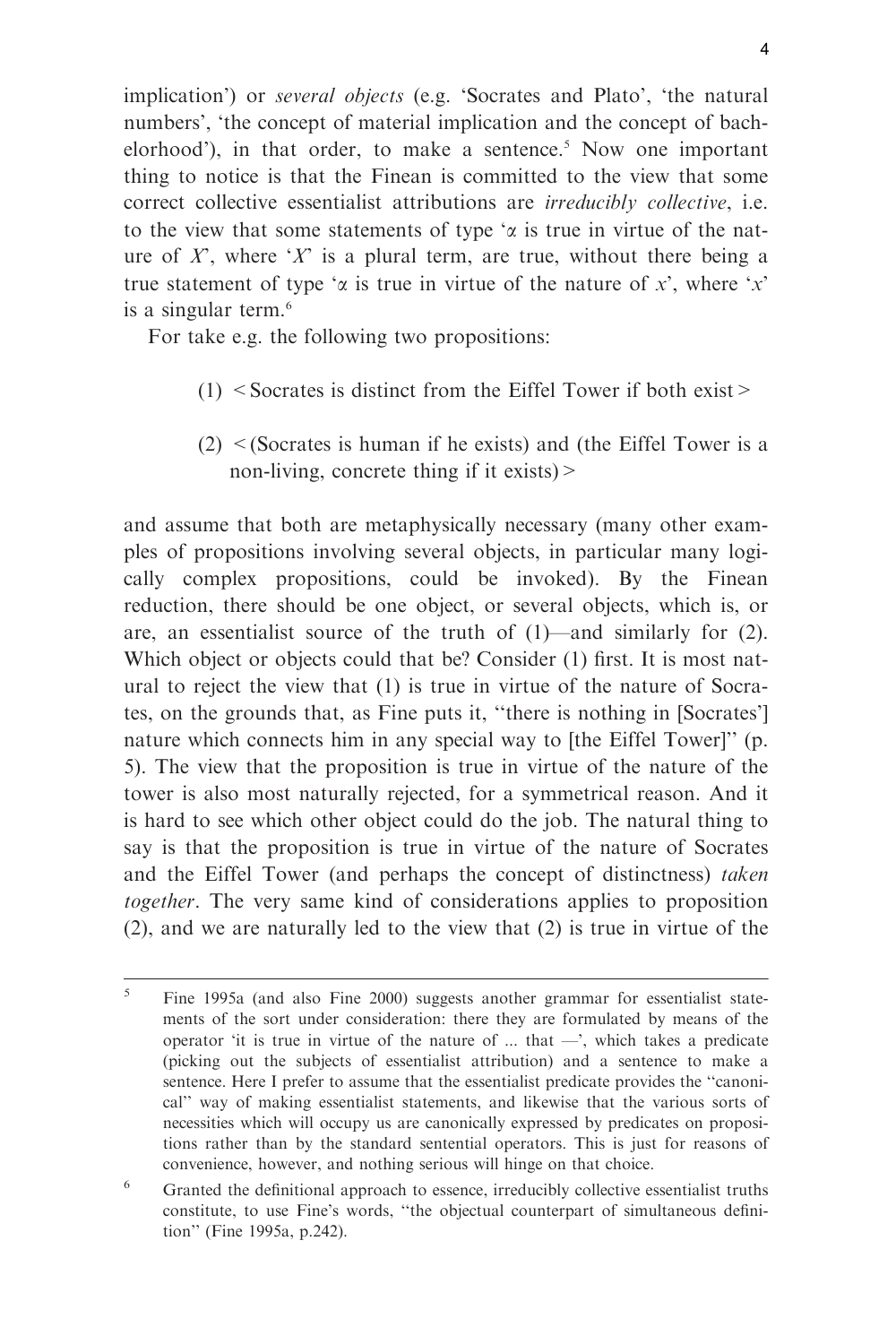nature of Socrates and the Eiffel Tower (and perhaps the concept of conjunction) taken together.

Now there may be cases where it can be claimed, with some plausibility, that the fact that a certain proposition is true in virtue of the nature of several things is brute or basic, i.e. that it cannot be further explained in essentialist terms. That (1) is true in virtue of the nature of Socrates and the Eiffel Tower, or in virtue of the nature of another given plurality of objects, is perhaps of that sort. But in many cases such a claim is highly implausible. Take (2) for instance, and assume it is true in virtue of the nature of Socrates, the Eiffel Tower and the concept of conjunction. We cannot just assume that this fact is a brute fact, in the sense that it cannot be explained in further essentialist terms. For intuitively, the fact that (2) is true in virtue of the nature of the three objects in question is derivative, i.e. it is to be explained in terms of the individual nature of these objects, along something like the following lines: it is *because* (i)  $\leq$  Socrates is human if he exists  $>$  is true in virtue of the nature of Socrates, (ii)  $\leq$  the Eiffel Tower is a nonliving, concrete thing if it exists> is true in virtue of the nature of the tower, and (iii) conjunction has the nature it has, that (2) is true in virtue of the nature of the three objects taken together.

Thus my view is that once one endorses the Finean conception of essence, one should admit the distinction between brute or basic and derivative essentialist facts. By definition, the basic essentialist facts cannot be explained in further essentialist terms, while the derivative ones can. But how? How do the derivative essentialist facts derive from other essentialist facts—ultimately, from the basic ones? We do not have as yet an account of derivative essentiality which would enable us to answer the question. This is the lacuna I previously alluded to. Unless the Finean view is completed by such an account, the view will remain incomplete, and, I take it, to a significant extent unconvincing.

I will propose what I take to be an account of that sort in section 4. But before that, I shall present and reject another, somewhat similar account of derivative essentiality which very naturally comes to mind.7

#### 3. The Consequentialist Account

I will hereafter follow previous usage and use  $\alpha$  as a singular term for a proposition and ' $X$ ' as a plural term. For reasons of convenience, I will follow the standard convention of using 'plural term' in a liberal sense, so that a plural term may refer to several objects, but also to just

<sup>7</sup> This account is discussed and rejected in Hale 1996, on the grounds that it leads to a vicious regress. I do not think there is the vicious regress Hale supposes there to be, but it is not the place here to elaborate on the issue.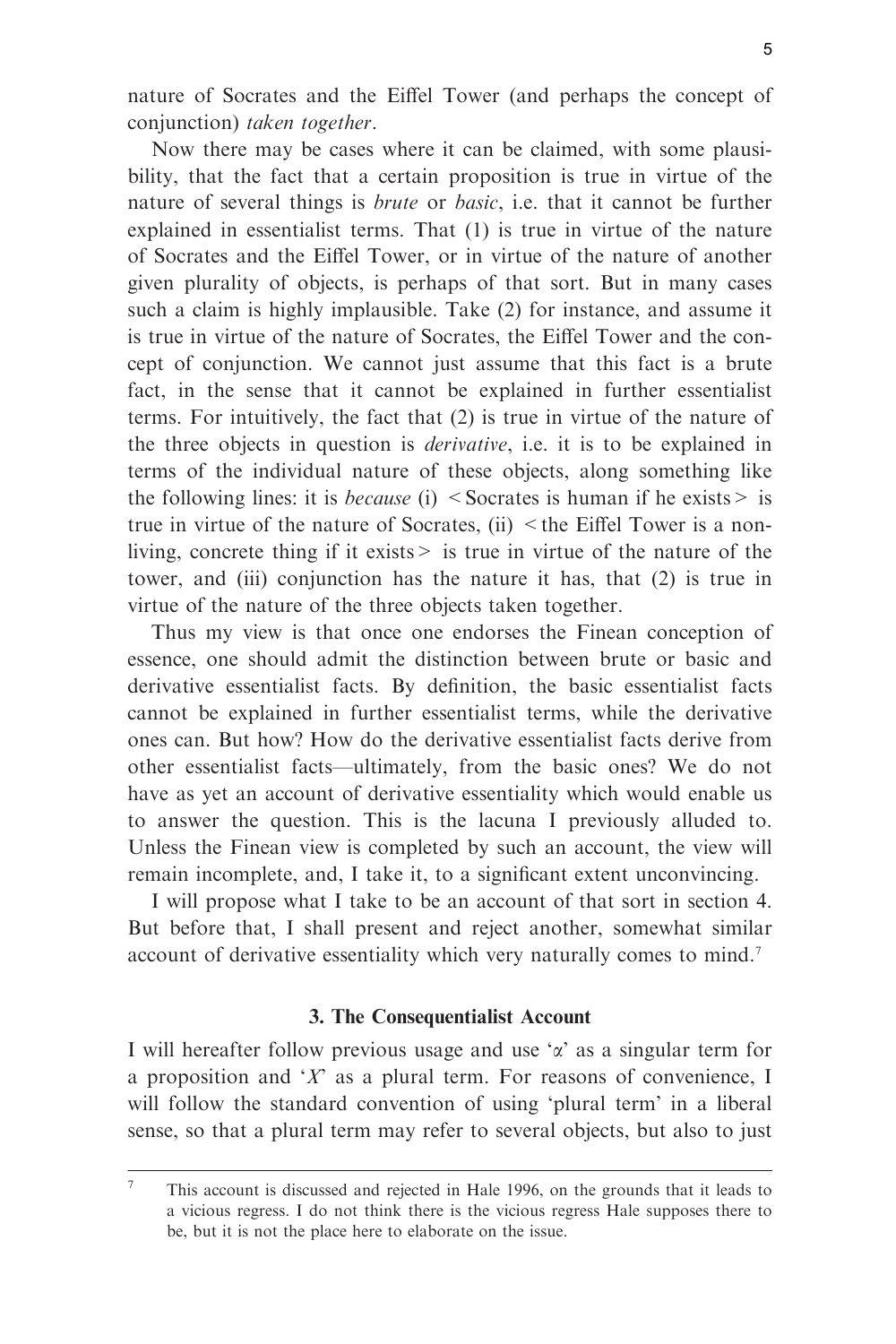one object, and I will often use 'plurality' in the corresponding liberal sense, counting genuine pluralities as well as single objects as pluralities. On this policy, 'belongs to' will have to be understood as 'is identical with' when flanked by terms that refer to single objects. I shall say that plurality  $X$  is part of plurality  $Y$  when all the objects which belong to X belong to Y. Finally, I will use '... is basically essential to  $\overline{\phantom{a}}$  as expressing basic essentiality and  $\ldots$  is derivatively essential to  $\ldots$  as expressing derivative essentiality—i.e. in such a way that the truth of a true statement of type ' $\alpha$  is basically essential to X' is a basic essentialist fact, and the truth of a true statement of type  $\alpha$  is derivatively essential to  $X'$  is a derivative essentialist fact.

The account of derivative essentiality I wish to present here conceives of derivation in term of logical consequence. Let me use 'F' for logical consequence. Where  $X$  is any plurality of objects, let the *basic nature* of  $X \rightarrow B(X)$ , for short—be the plurality of propositions  $\alpha$  such that for some Y which is part of X,  $\alpha$  is basically essential to Y.<sup>8</sup> The proposal is the following:

> (3)  $\alpha$  is derivatively essential to  $X := \alpha$  does not belong to  $\mathfrak{B}(X)$  and  $\mathfrak{B}(X) \vdash \alpha$ .

That is to say,  $\alpha$  is derivatively essential to X just in case  $\alpha$  does not belong to, but is a logical consequence of, the basic nature of  $X$ . Given that a proposition is true in virtue of the nature of a plurality of objects iff it is either basically or derivatively essential to that plurality, (3) yields an elegant and simple account of the Finean notion of essence:

(4)  $\alpha$  is true in virtue of the nature of  $X := \mathfrak{B}(X) \vdash \alpha$ ,

i.e.  $\alpha$  is true in virtue of the nature of X just in case  $\alpha$  is a logical consequence of the basic nature of  $X$ . The concept of essence so defined is what Fine calls a concept of "consequentialist" essence (1995b,  $\S$  3), and I will accordingly qualify the proposed account of derivative essentiality by the same adjective.

The consequentialist account has its virtues. Consider again proposition (2). Assume that  $\leq$  Socrates is human if he exists  $>$  is basically essential to Socrates, and that  $\leq$  the Eiffel Tower is a non-living, concrete thing if it exists  $>$  is basically essential to the tower. Given that a

I here invoke pluralities of propositions instead of sets because of potential cardinality problems. As a result, the conception of logical consequence involved in the sequel is slightly different from the standard conception, according to which logical consequence relates a proposition (or a truth-bearer of another kind) and a set of propositions (or of truth-bearers of the corresponding other kind).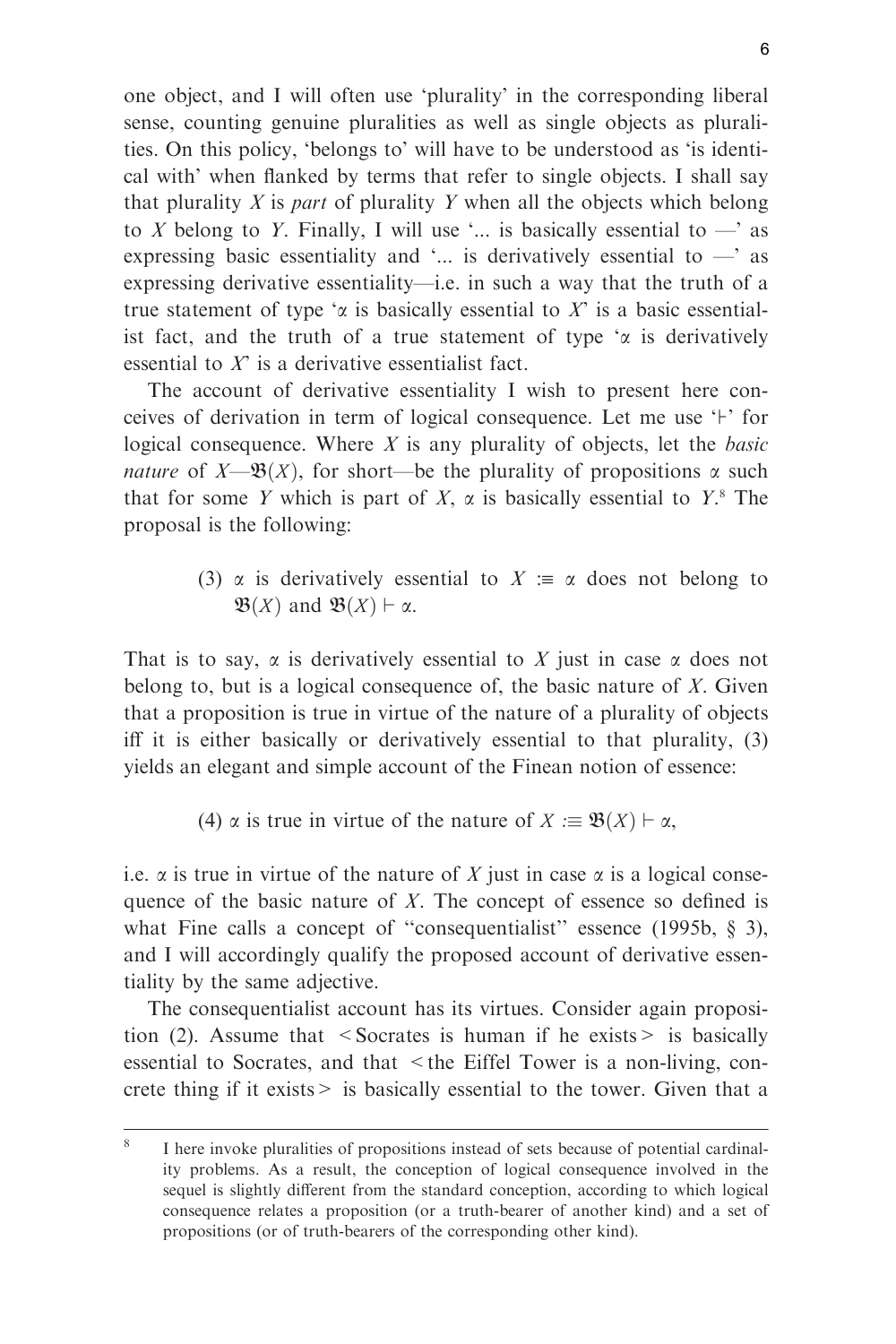conjunction is a logical consequence of its conjuncts, by the account (2) is derivatively essential to Socrates and the Eiffel Tower taken together.

Yet, as I previously stressed, I take the proposed account to be inappropriate. In line with the Finean conception of metaphysical necessity and essence, we want to say that metaphysical necessities are true in virtue of the nature of pluralities of objects, and that different metaphysical necessities may be true in virtue of the nature of different pluralities. This holds for non-conceptual necessities as well as for conceptual necessities, in particular for logical necessities. For instance, on that conception, the proposition:

> $(5)$  <If Sam is a philosopher and Maria is a politician, then Sam is a philosopher or Maria is a politician>

should turn out derivatively essential to, say, conjunction, disjunction and implication, as opposed to derivatively essential to conjunction alone, or negation and the concept of existential quantification. Now clearly, the consequentialist account cannot do justice to the Finean view. For given that every logical necessity is a logical consequence of any plurality of propositions whatsoever, it is a logical consequence of the basic nature of any plurality of objects whatsoever, and, therefore, the account entails that it is derivatively essential to any plurality of objects we want. Thus, for instance, by the account, conjunction, disjunction and implication collectively constitute a derivative essentialist ground for proposition (5), but the same is also true of e.g. negation and the concept of existential quantification, or again of Sam and Mont-Blanc.

Another, less compelling objection is that the account renders the Finean reduction of logical necessity circular. The thought here is that logical consequence itself is to be understood in terms of logical necessity: for a proposition to be a logical consequence of a plurality of propositions is for it to be the case that as a matter of logical necessity, if the latter propositions hold, then so does the former. The objection is less compelling, because although the foregoing thought is widely held it can be doubted. An alternative view which has some plausibility is e.g. the view that it is logical necessity which must be understood in terms of logical consequence. On a variant of this view, to be logically necessary is to be a logical consequence of the empty set.<sup>9</sup>

At this point, one might be tempted to reject the Finean reduction of logical necessity while keeping the rest of the Finean story. On that

Notice here that given that there is no empty plurality, the view is committed to a (standard) conception of logical consequence as a relation between propositions and sets of propositions, rather than between propositions and *pluralities* of propositions.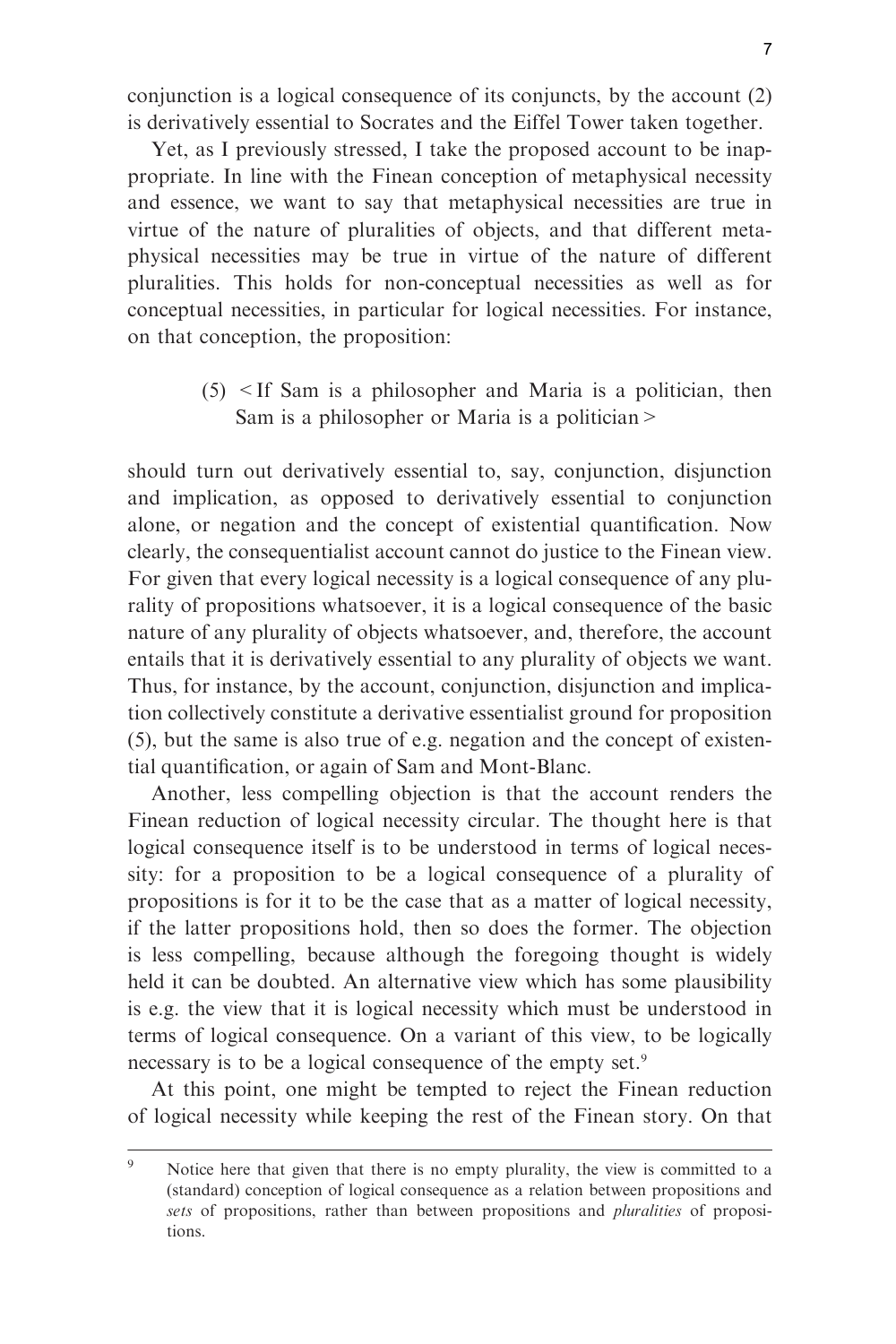view, conceptual and metaphysical necessity reduce to essence, but logical necessity does not have its source in the nature of logical concepts—nor in any other plurality, for that matter: it is an altogether different kind of necessity. Yet given the nice unified picture provided by the Finean reductions, I take it that going that way is a line of last resort, to be taken only if no appropriate account of derivative necessity can be found. As I argue in the next section, such an account is available.

#### 4. The Rule-Based Account

The alternative account of derivative essentiality I wish to propose—the rule-based account, as I will call it—stems from a brief suggestion Fine makes in ''Senses of Essence'' when discussing the limits of a consequentialist conception of essence (Fine 1995b, pp. 57–58). This is the suggestion that ultimately, the essence of a logical concept—in my terms, what is basically essential to it—is given, not by certain propositions, but rather by certain rules of inference. On such a view, for instance, it will be taken to be part of the nature of conjunction that from a conjunctive proposition one can infer each of its conjuncts, and part of the nature of disjunction that from a proposition one can infer any disjunctive proposition having the former proposition as a disjunct.

I will not adopt Fine's suggestion as it is, though. A problem with the view is that logical concepts, being objects of their own (I am here following Fine), plausibly have basic essential properties which have nothing to do with their proper logical nature. For instance, the concept of disjunction may plausibly be said to be basically essentially a concept, or self-identical. It makes very good sense indeed to distinguish, amongst the basic essential features of the logical concepts, those features from the properly logical features, be they thought to be propositional or inferential in character.

Instead of Fine's suggestion, thus, I will assume that the properly logical features basically essential to logical concepts are inferential in character. On that assumption, it is possible to develop a theory of ''relative'' logical consequence, which in turn can be used to give an account of derivative essentiality. The point of the remaining part of this section is to show how such a theory can be built, and subsequently to propose such an account.

A theory of relative logical consequence of the sort to be presented here presupposes that 'the class of all logical concepts' unambiguously and determinately refers to a well delineated class of objects, and that to each logical concept is associated some fixed and well defined collection of rules of inference which characterize its basic logical nature.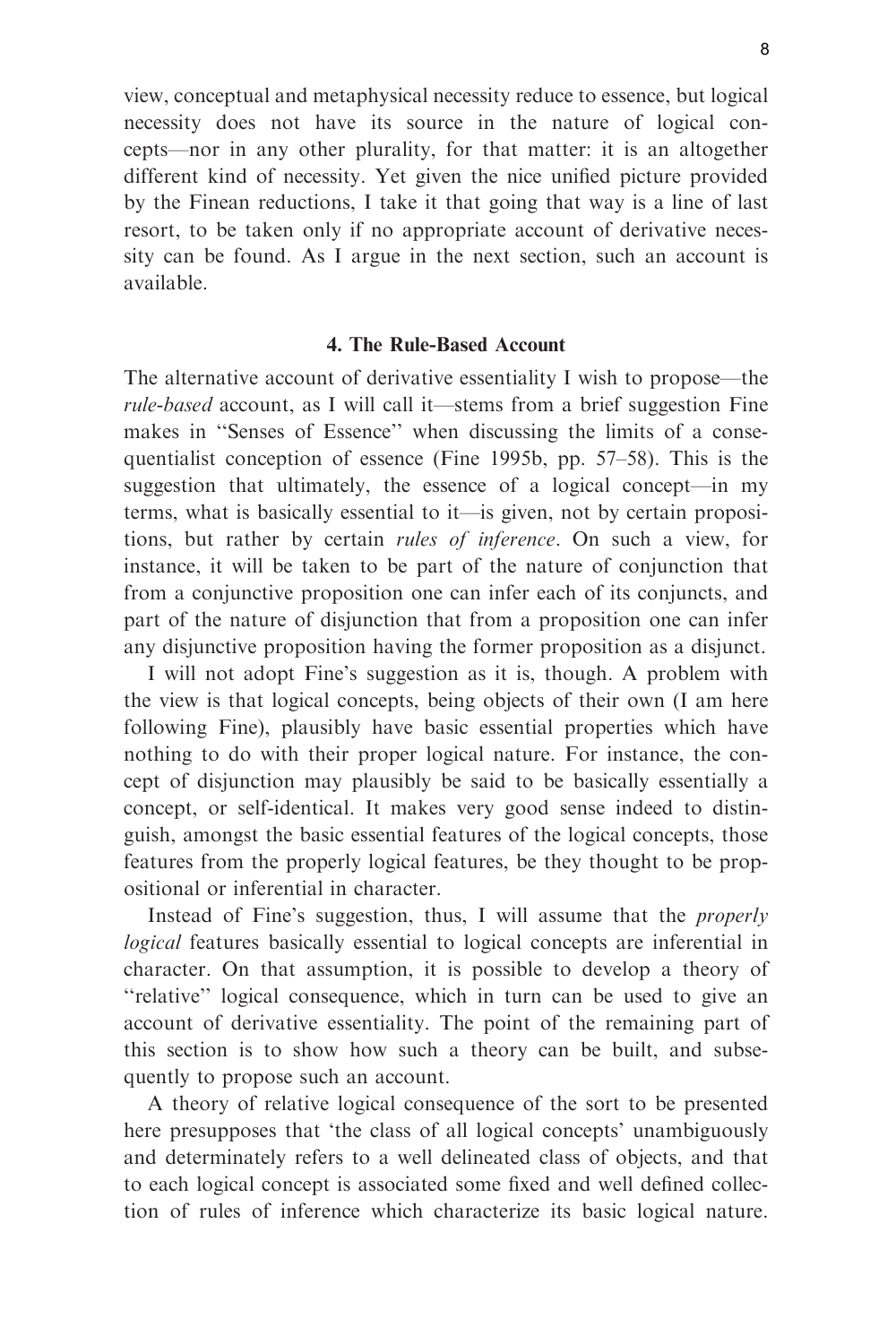These presuppositions are substantial and even controversial, but I will just boldly accept them. Among those who endorse them, there is potential disagreement about what to count as a logical concept, and about which rules of inference properly characterize this or that previously recognized logical concept. It is not the place here to argue for one view against other views on these matters. I will work with the assumption that the logical concepts are those expressed by certain classical ''logical constants'', namely (classical) negation, conjunction, disjunction, material implication, universal quantification and existential quantification—call the set of all these concepts  $\mathcal{L}'$ —and that the rules of inference associated with these concepts are the introduction and elimination rules mentioned by some standard classical natural deduction system.10 This is just for the sake of illustration, though, and many other views on which logical concepts there are and on their inferential nature could be used to start with.

Given any proposition  $\alpha$ , plurality of propositions  $\Delta$ , and set of logical concepts (i.e. subset of  $\mathcal{L}$ ) S, say that  $\alpha$  is a logical consequence of  $\Delta$  relative to S—in symbols,  $\Delta \vdash_S \alpha$ —iff there is a proof of  $\alpha$  from  $\Delta$ , such that given any rule concerning a logical concept which appears in that proof, that concept is a member of S.

A few remarks are in order. First, the following equivalence is taken to hold:

(6)  $\Delta \vdash \alpha$  iff there is a set S of logical concepts such that  $\Delta \vdash_S \alpha$ .

On that account, logical consequence simpliciter can accordingly be defined in terms of relative logical consequence. Second:

> (7) If  $\alpha$  belongs to  $\Delta$ , then for every set of logical concepts  $S, \Delta \vdash_S \alpha$

(so that in particular,  $\Delta \vdash \alpha$ ). There is indeed a proof of  $\alpha$  from  $\Delta$  using only the rule of rewriting (also known as the rule of iteration) provided that  $\alpha$  belongs to  $\Lambda$ .<sup>11</sup> Third, relative logical consequence is subject to a monotonicity principle with respect to sets of logical concepts:

<sup>&</sup>lt;sup>10</sup> In standard natural deduction systems, the rules of inference concern *sentential* expressions, and the notion of a proof is that of a proof of a sentential expression from a collection of sentential expressions. I am here talking about rules of inference which concern propositions, and the notion of proof I will invoke below is accordingly that of a proof of a proposition from a plurality of propositions.

<sup>&</sup>lt;sup>11</sup> The rule of rewriting is a "structural" rule, which enters into the definition of a certain sort of proofs and which accordingly does not characterize any of the members of  $\mathcal{L}$ .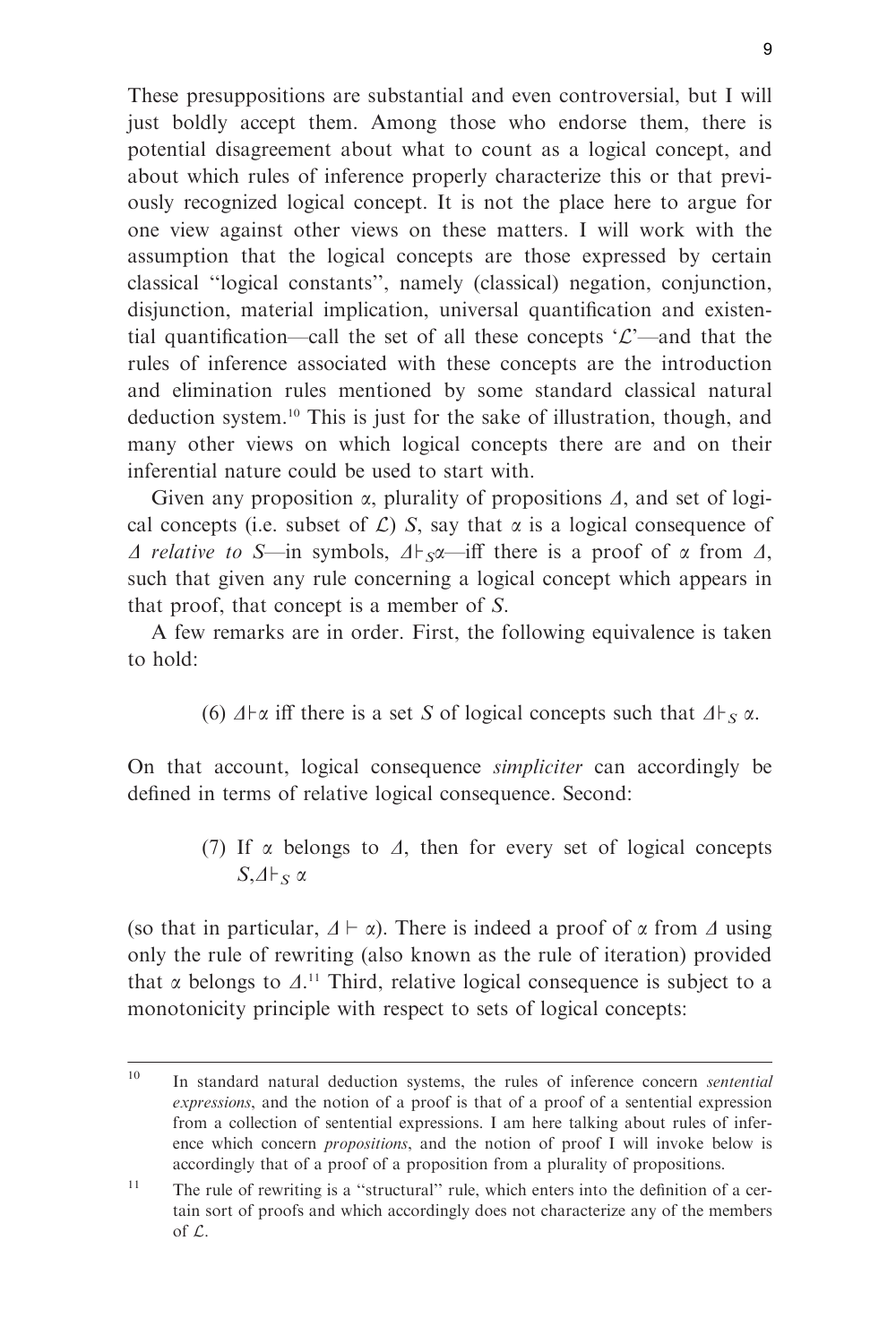(8) If S is a subset of S' and  $\Delta \vdash_S \alpha$ , then  $\Delta \vdash_{S'} \alpha$ .<sup>12</sup>

Notice that (6) and (8) together entail:

(9)  $\Delta \vdash \alpha$  iff  $\Delta \vdash_{\mathcal{L}} \alpha$ .

Fourth, relative logical consequence is subject to a monotonicity principle with respect to pluralities of propositions:

(10) If 
$$
\Delta
$$
 is part of  $\Gamma$  and  $\Delta \vdash_S \alpha$ , then  $\Gamma \vdash_S \alpha$ .<sup>13</sup>

Let me now turn to derivative essentiality. Where  $X$  is a plurality of things, let  $log(X)$  be the (possibly empty) set of all logical concepts in X. The rule-based account of derivative essentiality runs as follows:

> (11)  $\alpha$  is derivatively essential to  $X \equiv \alpha$  does not belong to  $\mathfrak{B}(X)$  and  $\mathfrak{B}(X) \vdash_{\text{loc}(X)} \alpha$ .

That is to say:  $\alpha$  is derivatively essential to X just in case  $\alpha$  does not belong to the basic nature of  $X$ , but is a logical consequence, relative to the set of all logical concepts in  $X$ , of the basic nature of  $X$ . The proposed account of derivative essentiality yields an account of the Finean notion of essence which is just slightly less simple than the consequentialist account:

(12)  $\alpha$  is true in virtue of the nature of  $X := \mathfrak{B}(X) \vdash_{\text{log}(X)} \alpha$ ,

i.e.  $\alpha$  is true in virtue of the nature of X just in case  $\alpha$  is a logical consequence, relative to the logical concepts in  $X$ , of the basic nature of  $X$ . Notice that despite the role played by relative logical consequence in the account, (12) does not define concept of consequential essence in the sense of Fine 1995b, § 3. For e.g. the propositions which are true in virtue of the nature of Socrates are, on the proposed account, just the propositions which belong to his basic nature. More generally, on

<sup>&</sup>lt;sup>12</sup> It is possible to define a corresponding "strict" notion which is not monotonic in that sense, as follows:

 $\alpha$  is a logical consequence of  $\Delta$  strictly relative to  $S := \Delta \xi \alpha$  and  $\forall S'$  (if S<sup>t</sup> is a proper subset of S, then  $\Delta V_{\alpha} \alpha$ ).

Such a strict notion, though, will not be needed.

<sup>&</sup>lt;sup>13</sup> It is possible to define a notion of relative logical consequence which is not monotonic with respect to pluralities of propositions, as well as a notion which is monotonic neither with respect to sets of logical concepts nor with respect to pluralities of propositions, in the obvious way. But, again, such strict notions will not be needed.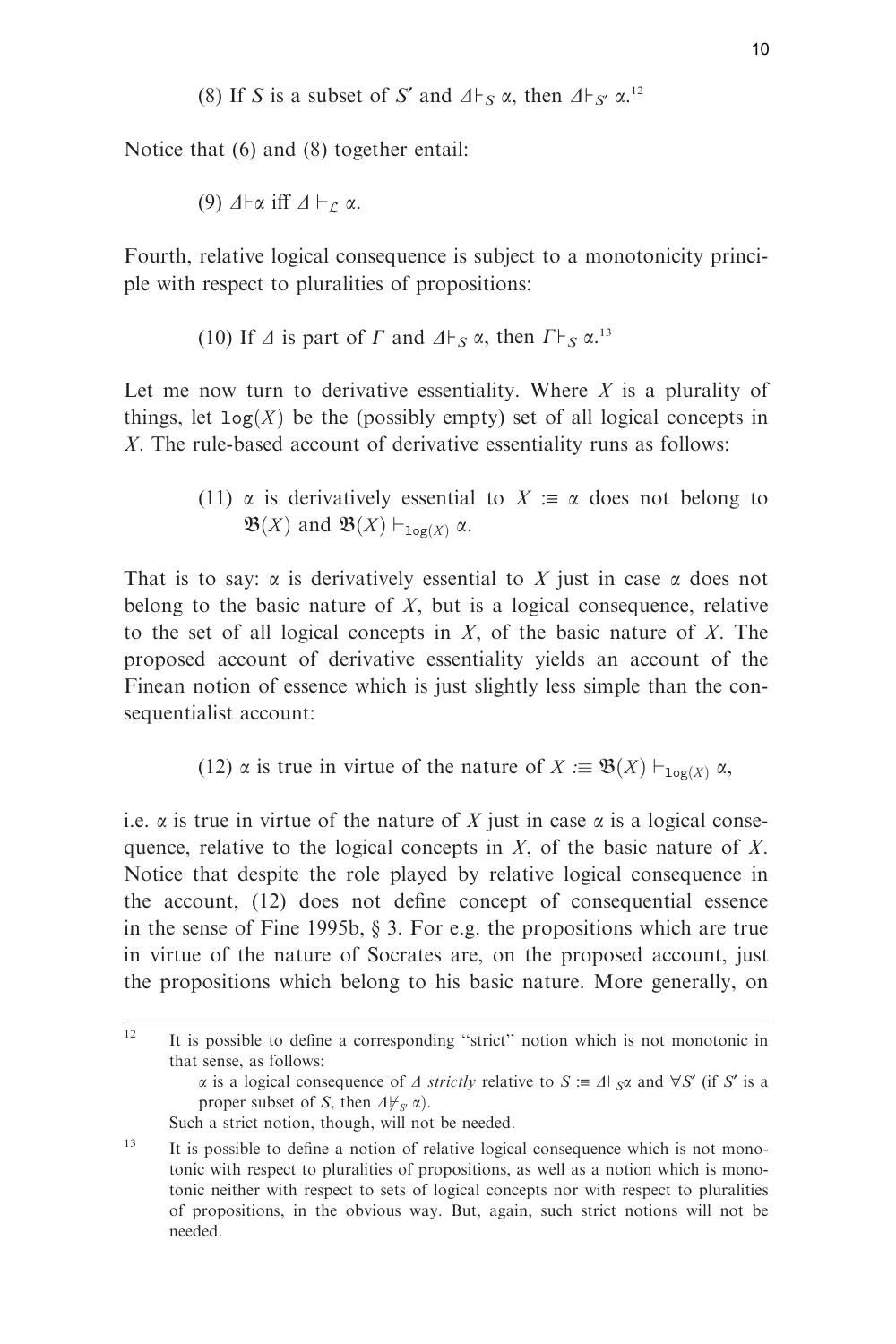the account, in case  $X$  comprises no logical concepts, the propositions which are true in virtue of the nature of  $X$  are just those which belong to the basic nature of  $X$ .

For certain pluralities of objects, the rule-based and the consequentialist accounts are equivalent. In fact, (9) entails:

(13) If 
$$
\log(X)
$$
 is L, then  $\mathfrak{B}(X) \vdash_{\log(X)} \alpha$  iff  $\mathfrak{B}(X) \vdash \alpha$ .

As a corollary, granted the reduction of metaphysical necessity to essence, on either account:

(14)  $\alpha$  is metaphysically necessary iff for some X,  $\mathfrak{B}(X) \vdash \alpha$ .

The two accounts thus agree on what counts as metaphysically necessary.

Yet, clearly, the accounts are not equivalent for all pluralities. Any proposition deemed derivatively essential to a given plurality by the rule-based account must also be deemed so by the consequentialist account (thanks to (6) above), but the converse does not hold. Counterexamples to the converse are provided by pluralities comprising no logical concepts (see above). Counterexamples involving pluralities which do comprise logical concepts can also be proposed. For instance, whereas on the rule-base account the proposition  $\leq$  if Sam is a philosopher, then Sam is a philosopher > is not derivatively essential to conjunction (since there is no proof of the proposition from the basic nature of conjunction and the logical rules for conjunction), on the consequential account that proposition is derivatively essential to any plurality of objects whatsoever (because it is a logical consequence of any plurality of propositions whatsoever), and hence in particular to conjunction.

The superiority of the rule-based account over the consequentialist account should be obvious. Every logical necessity is, on the consequential account, derivatively essential to anything we want. Given that account, whichever logically necessary truth we take, there is no way we could possibly point to a plurality of logical concepts as collectively constituting a derivative essentialist ground for that truth as opposed to other pluralities. In contrast, the rule-based account is tailor-made for taking care of logical necessities. This should already be evident, but let me just illustrate the point with proposition (5), i.e. the proposition  $\leq$  if Sam is a philosopher and Maria is a politician, then Sam is a philosopher or Maria is a politician>. There is a proof of that proposition from no premises using only the elimination rule for conjunction, the introduction rule for disjunction, and the introduction rule for implication. The proposition is therefore a logical consequence, relative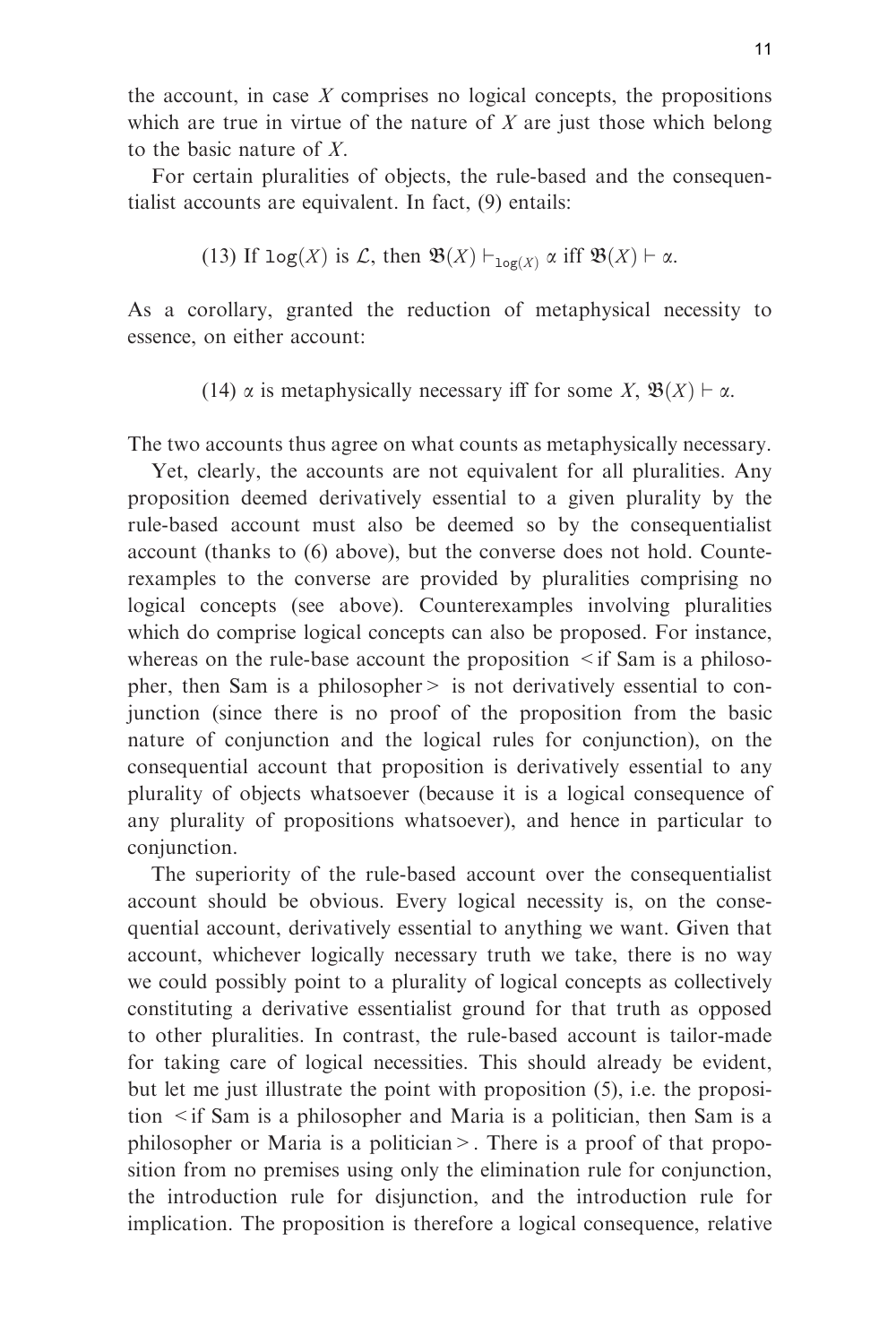to the set of logical concepts  $\{\wedge, \vee, \supset\}$ , of any plurality of propositions whatsoever, and so, in particular, of the basic nature of any plurality of objects X such that  $log(X) = \{ \land, \lor, \Box \}$ . Consequently, on the account, the proposition is derivatively essential to these logical concepts. In contrast, on the rule-based account the proposition is not derivatively essential to, say, Sam and Mont-Blanc (because there is no proof of the proposition from the basic nature of Sam and Mont-Blanc using no rule for logical concepts), or to the concepts of negation and existential quantification (because there is no proof of the proposition from the basic nature of these two concepts using only inference rules characterizing their basic logical natures).

### 5. Conceptual and Logical Necessity

In this final section I wish to address certain issues concerning the conceptual and the logical necessities. On Fine's account, as we saw, concepts are the essentialist grounds of the conceptual necessities, and logical concepts the essentialist grounds of the logical necessities. As I previously pointed out, Fine actually upholds stronger claims about these types of necessity: he advocates a reduction of conceptual and logical necessity to essence along the line of his reduction of metaphysical necessity, by invoking appropriate restrictions on the objects of essentialist attribution. For a proposition to be conceptually necessary, Fine holds, is for it to be true in virtue of the nature of all concepts, and for a proposition to be logically necessary is for it to be true in virtue of the nature of all logical concepts (pp. 9–10).

Yet there are reasons, irrespective of the way the Finean notion of essence is characterized, to doubt that the proposed reductive claims are tenable. As I previously emphasized, logical concepts plausibly have properties such as being a concept or being self-identical essentially. Yet we do not want to say e.g. that the proposition  $\leq$  disjunction is a concept>, although true in virtue of the nature of disjunction, is a logical necessity. All the same, non-logical concepts equally plausibly have such properties essentially, but it is very implausible to say e.g. that the proposition  $\leq$  bachelorhood is a concept $\geq$  is conceptually necessary.<sup>14</sup> At best, the logical necessities should be taken to be a proper subclass of what is true in virtue of the nature of all logical concepts, and the

<sup>14</sup> It may be held that the sentence 'bachelorhood is a concept' is analytic, on the grounds that 'bachelorhood' has a descriptive content which marks the concept as a concept, and accordingly one may be tempted to deem the proposition  $\leq$  bachelorhood is a concept $>$  conceptually necessary. If the reader is inclined to go that way, I suggest that she understand my claim as being about the proposition  $\leq b$  is a concept>, where 'b' is a name stipulatively introduced as directly referring to the concept of bachelorhood. Similar considerations apply to the case of disjunction.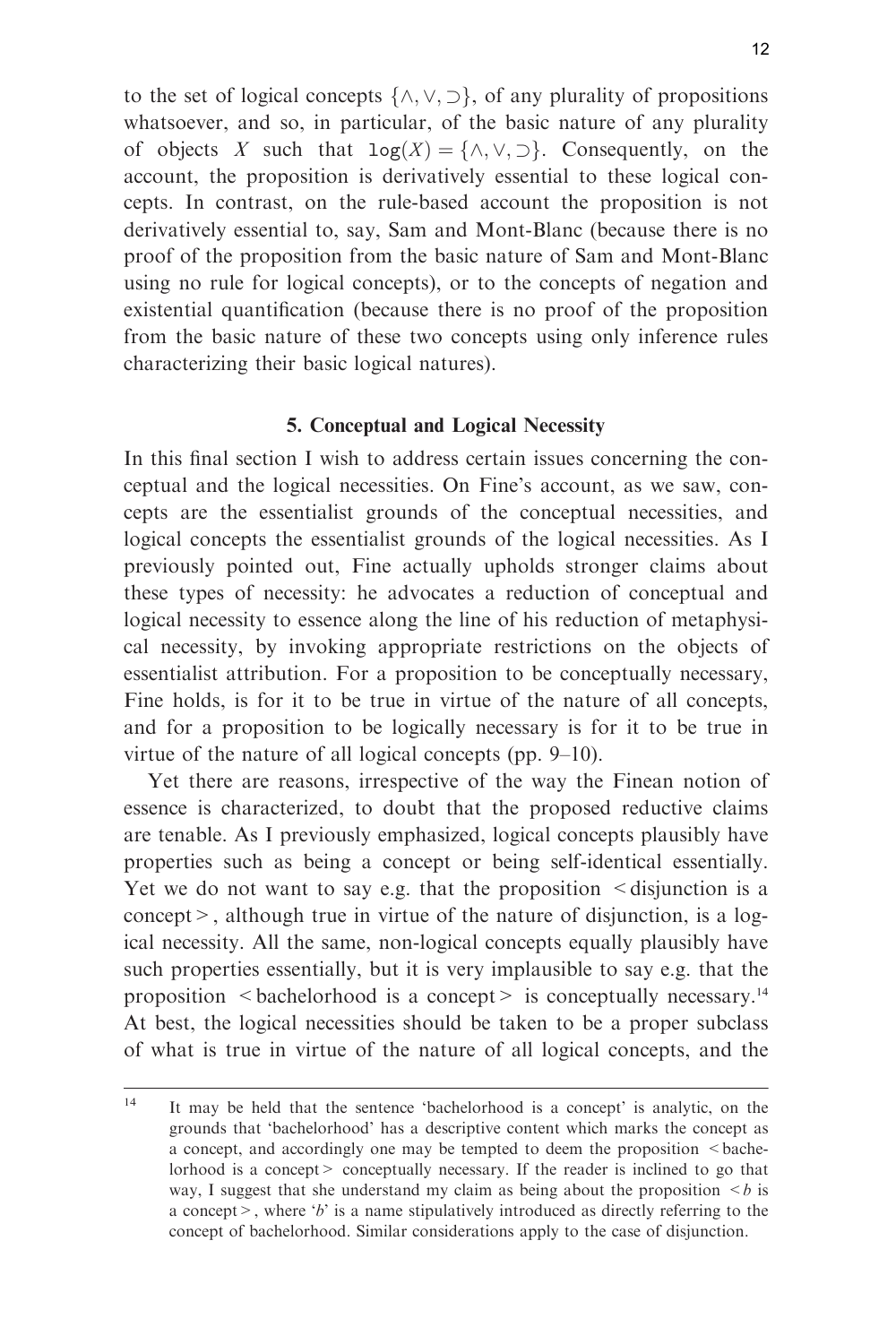conceptual necessities a proper subclass of what is true in virtue of the nature of all concepts.

The same kind of considerations apply to ''local'' notions of logical and conceptual necessity. The Finean wants to say e.g. that the propo $sition < if Sam is a philosopher and Maria is a politician, then Sam is$ a philosopher or Maria is a politician > is logically necessary "in", say, the concepts of conjunction, disjunction and implication, as opposed to the concepts of negation and existential quantification, and similarly, that the proposition  $\leq$  no bachelor is married  $>$  is conceptually necessary ''in'' the concept of bachelorhood but not, say, ''in'' the concept of being married, or ''in'' the concepts of being a mountain and of being a prime number. But, as the previous considerations show, we cannot identify local logical or conceptual necessity with truth in virtue of the nature of the corresponding concepts.

However, following the approach which underlies the rule-based account of derivative essentiality, it is possible to characterize local logical necessity, and logical necessity tout court, in a way which looks promising. The account I have in mind invokes a notion of relative theoremhood, which is akin to the notion of relative logical consequence as previously defined. Given any proposition  $\alpha$  and set of logical concepts S, say that  $\alpha$  is a theorem *relative to* S—in symbols,  $\vdash_S \alpha$ —iff there is a proof of  $\alpha$  from no premises, such that given any rule concerning a logical concept which appears in that proof, that concept is a member of S. Relative theoremhood has the following properties:

- (15)  $\alpha$  is a theorem (*simpliciter*) iff there is a set S of logical concepts such that  $\vdash_S \alpha$
- (16) If S is a subset of S' and  $\vdash_S \alpha$ , then  $\vdash_{S'} \alpha$
- (17) If  $\vdash_S \alpha$ , then  $\Delta \vdash_S \alpha$ .

The suggestion is then simply to identify local logical necessity with relative theoremhood (for a proposition to be logically necessary in the members of  $S$  is for it to be a theorem relative to  $S$ ), and logical necessity *tout court* as logical necessity in all the logical concepts taken together. Given that (15) and (16) together entail:

(18)  $\alpha$  is a theorem iff  $\vdash$   $\alpha$ ,

on that account the logical necessities are just the theorems simpliciter.

On the proposed picture, thus, the propositions which are true in virtue of the nature of a given plurality X of logical concepts—i.e.,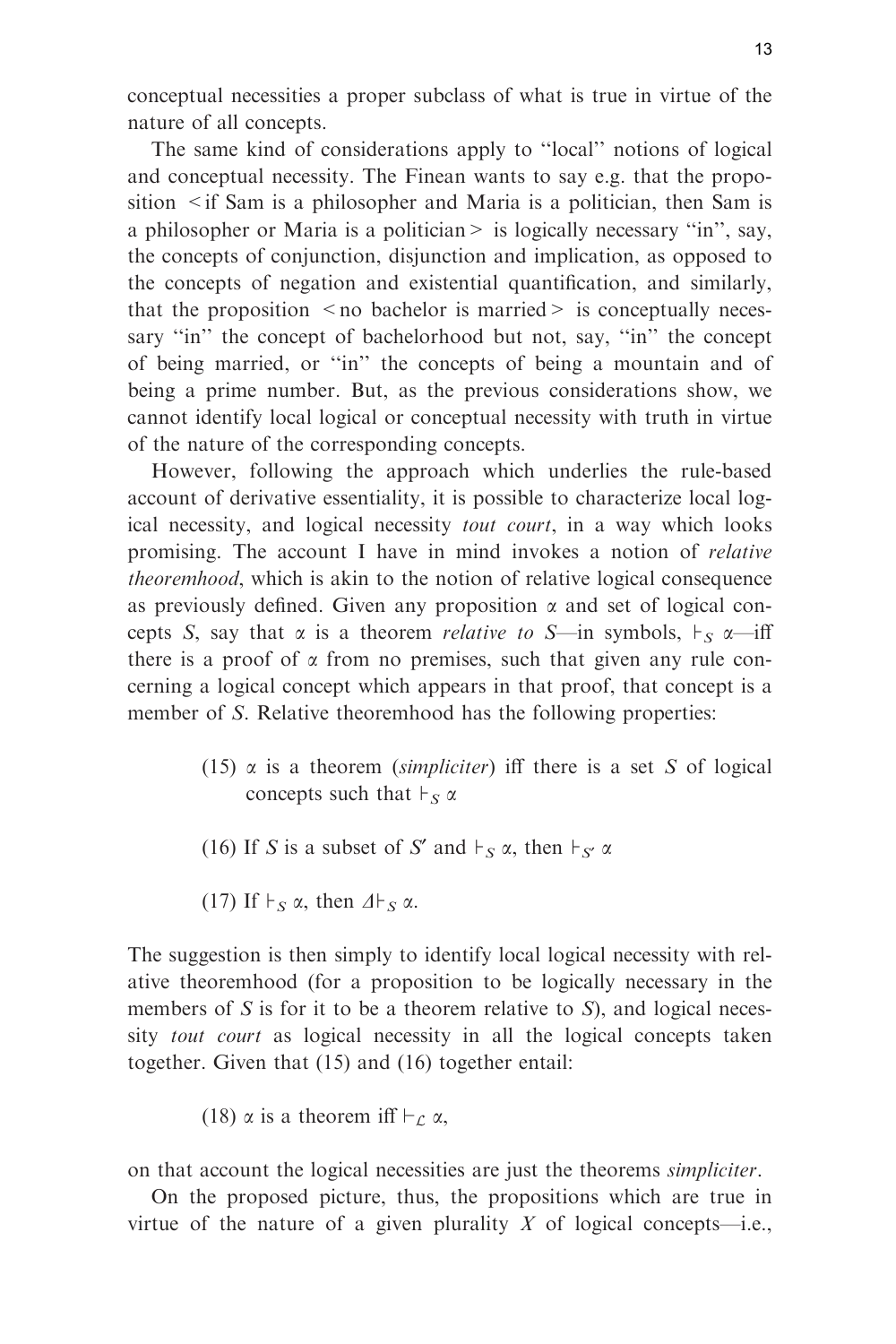according to the rule-based account, the propositions which are consequences, relative to the set S of all logical concepts in  $X$ , of the basic nature of X—divide into two mutually exclusive classes. There is the class constituted by the properly logical necessities—which on the proposed account are the theorems relative to S. As it were, these propositions are true in virtue of the nature of  $X$  solely thanks to the inferential nature of the logical concepts which belong to  $X$ , the (propositional) basic nature nature of  $X$  plays no role in giving them this status. The second class, in contrast, is constituted by propositions which at least partly owe their status to the basic nature of  $X$ , like, e.g., the proposition  $\le$  disjunction is a concept  $\ge$ .

The case of conceptual necessity can be treated in a similar way. Take a given plurality of concepts  $X$ . If  $X$  comprises only logical concepts, the conceptual necessities in  $X$  are just the theorems relative to X. In case X comprises at least one non-logical concept, let Y be the plurality of the concepts of that sort which belongs to  $X$ . We distinguish, within the basic nature of Y, those truths which are properly conceptual (e.g. the proposition  $\leq$  no bachelor is married $\geq$ ) from those which are not (e.g. the proposition  $\leq$  bachelorhood is a concept $\geq$ ). The conceptual necessities in  $X$  are then identified with the logical consequences, relative to the set of all the logical concepts in  $X$ , of the ''conceptual part'' of the basic nature of Y. And the conceptual necessities tout court are taken to be the propositions which are conceptually necessary in the plurality of all concepts.

The propositions which are true in virtue of the nature of a given plurality X of concepts thus divide into two mutually exclusive classes. There is the class constituted by the properly conceptual necessities. By the previous account, these propositions are true in virtue of the nature of X solely thanks to the inferential nature of the logical concepts which belongs to  $X$  (if any) and the "conceptual part" of the basic nature of the non-logical concepts in  $X$  (if any). The second class, in contrast, is constituted by propositions which at least partly owe their status either to the basic nature of some logical concepts in  $X$  (if any) or to the "non-conceptual" basic nature of some logical concepts in  $X$  (if any).

The proposed account of the relationships between essence and metaphysical, conceptual and logical necessity can be summed up as follows. A proposition which is true in virtue of the nature of all things, i.e. which is metaphysically necessary, is either true in virtue of the nature of all concepts (1), or it is not (2). If it is, then either it is true in virtue of the nature of all logical concepts (1.1), or it is not (1.2). If 1.1 holds, then either the proposition is properly conceptual (1.1.1), or it is not (1.1.2). And likewise, if 1.2 holds, then either the proposition is properly conceptual (1.2.1), or it is not